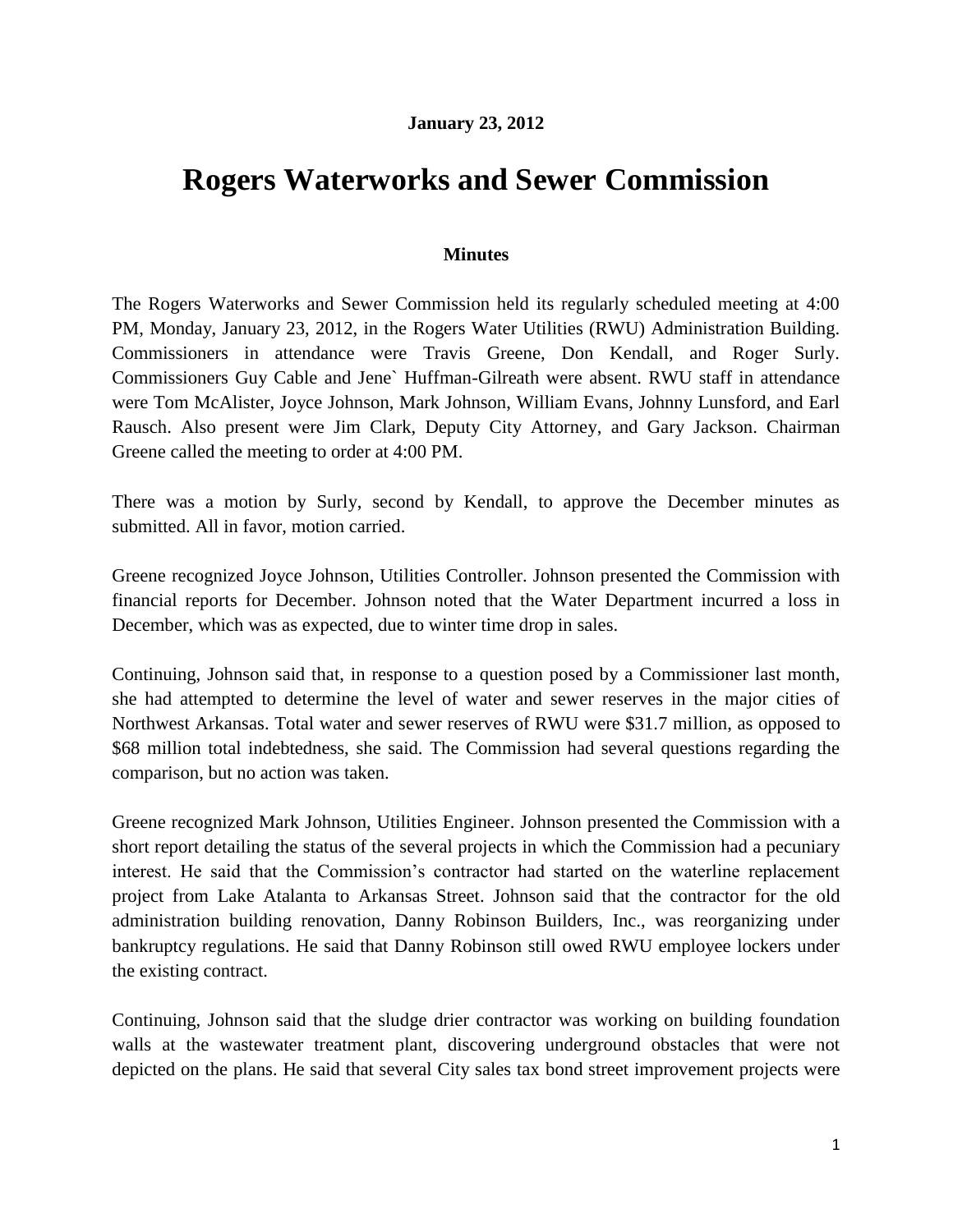waiting detailed plans from the City's consultants, so that water/sewer relocations and adjustments could be designed and bid.

Johnson presented the Commission with a second draft of the Water Department rate study. After the last Commission meeting, Johnson said that the RWU staff had made some changes in the Capital Improvement Plan (CIP) so that the suggested \$15 million water bond issue proposed for next fiscal year might be reduced to \$5 million. This was done by spreading out the cost for the proposed automated meter reading (AMR) system over five years instead of two. He said that with the bond proceeds and about \$2.7 million from reserves, the Water Department could cash flow the CIP with a fifteen percent rate increase. Johnson said that he had contacted the rate consultant RWU has used extensively in the past to "look at" his model, in order to make sure the proposed rate would generate the required income to embark on the proposed Capital Improvement Plan.

Continuing, Johnson reported that he, Tom McAlister, and Guy Cable had met with the Mayor to seek his input on the rate study. He reported that the meeting had gone well, and that the Mayor had offered some advice on how to brooch the matter with the City Council. The Commission took no action on the draft rate study.

Greene recognized Gary Jackson of Hight – Jackson Associates. Jackson said he had been asked by RWU staff to look at the old metal building to the north of the present administration building, to ascertain costs associated with renovating the space, which was now vacant. Jackson presented the Commission with a conceptual floor plan and an elevation showing a new facade for the building. Jackson's plan showed a large meeting space and renovations to the kitchen area. He also presented the Commission with a cost estimate for the work, which included new roofing, soffit, and fascia in order to keep out the birds and squirrels, and an engagement letter allowing his firm to proceed with the preparation of plans and specifications for bid.

There were a few questions about the proposed use of the building and the estimated renovation cost (\$143,000). Tom McAlister, RWU Manager, said that the building would revert back to its previous use, i. e., for meetings and training, before it had been pressed into use for office space for the engineering staff six years ago. He said that the engineering staff had moved into the renovated administration building last August. He said that the metal building had been originally built in the 1970's and remodeled in 1994 and used for meetings and training until 2006. McAlister said that the block façade built in 1994 had pulled away from the wall and was to be demolished due to a safety hazard.

Someone asked Jackson if the cost per foot (\$87) was reasonable for a remodel. Jackson said that the cost depended on the desired use of the space and the condition of the existing building. He said that the existing wiring and HVAC appeared to be adequate.